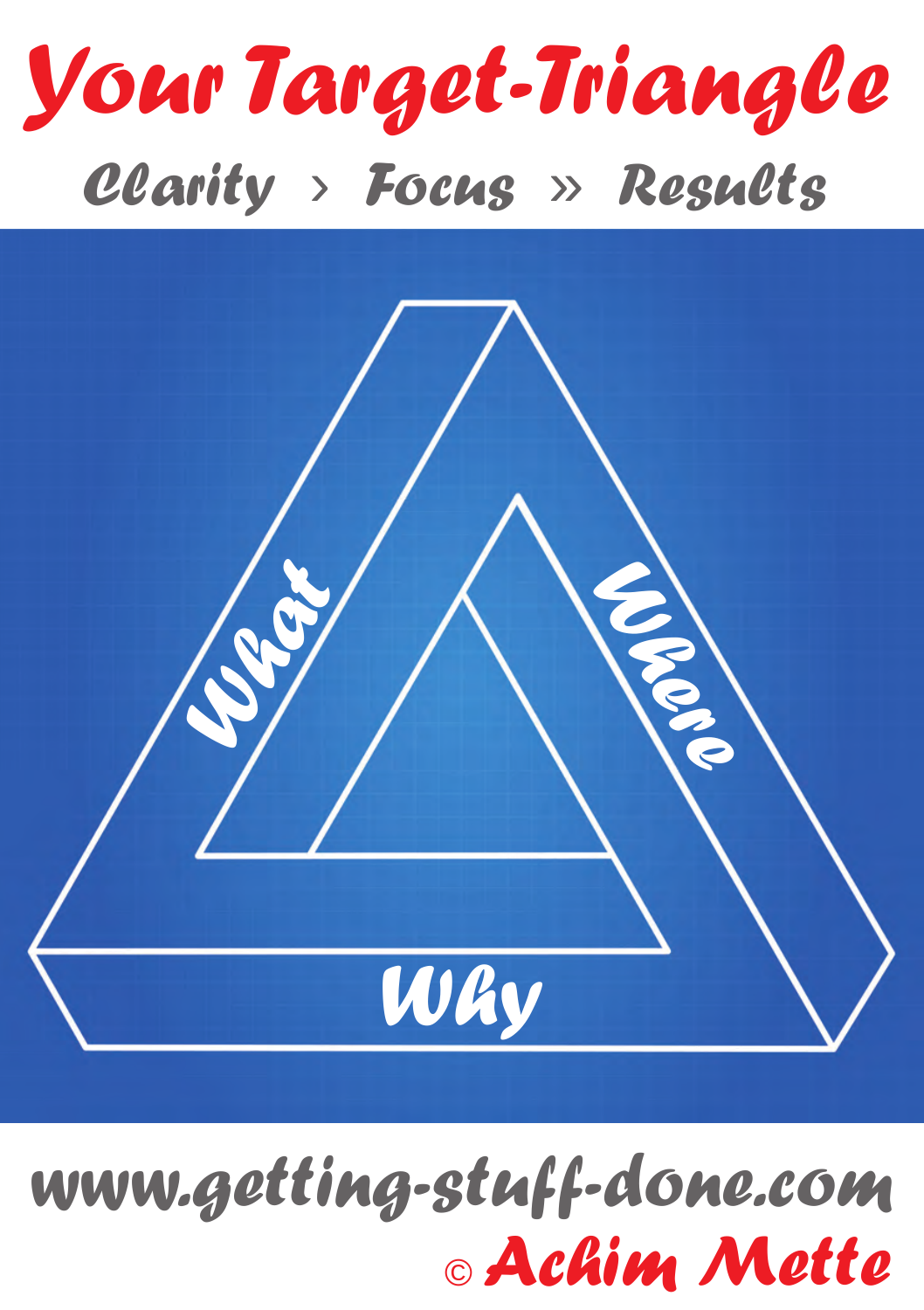*Target-Triangle-Workbook to successfully implement vital changes during any kind of goal-planning !* 

*Author: Achim Mette* 

*Illustration and Text: Achim Mette Pics by photodune, blau direkt, self* 

*© 2015 First Edition* 

*Disclaimer* 

*Any kind, whole or excerpts, of reproduction or copying needs to be approved, by the author. All rights reserved.*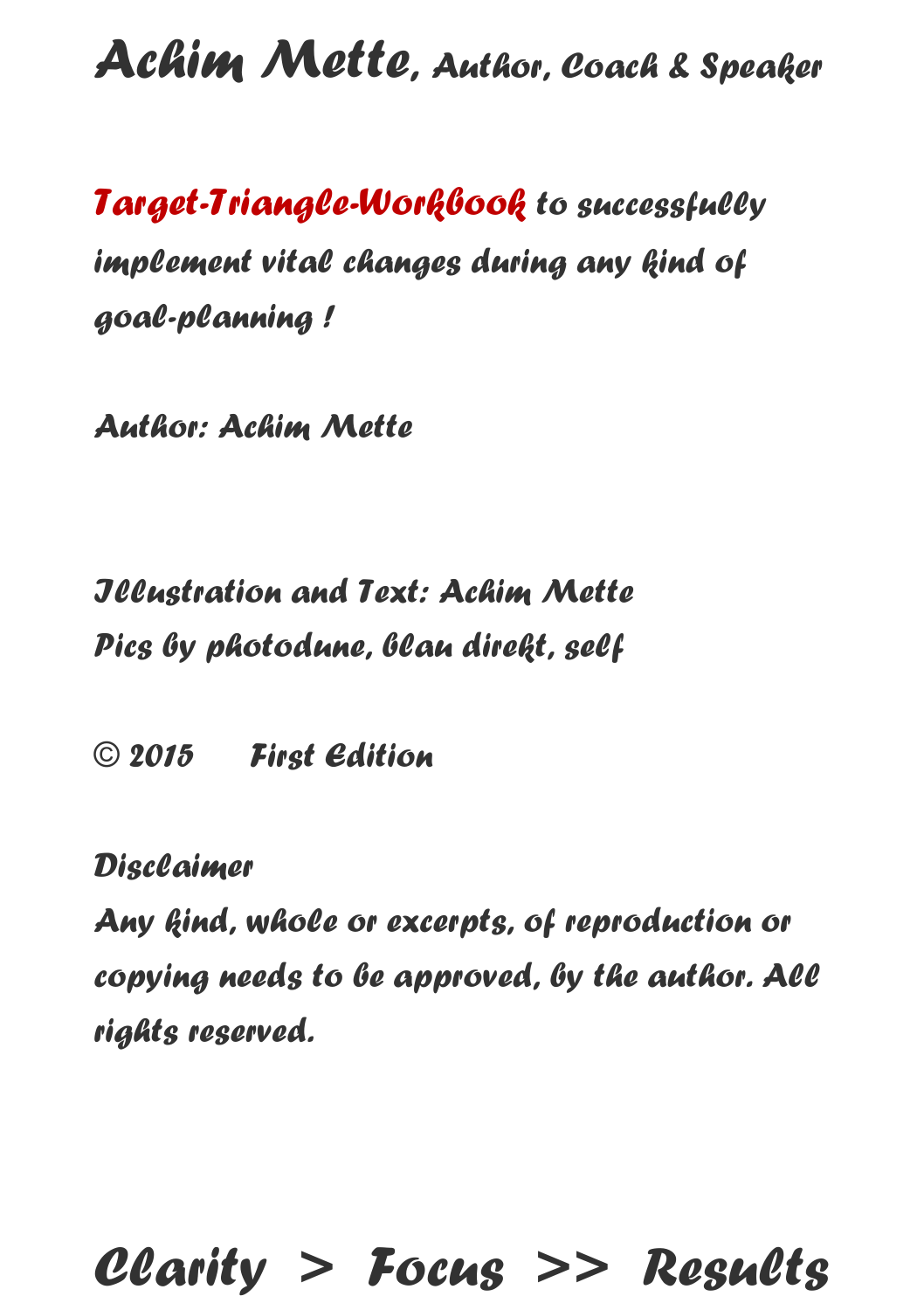*Table of content*

*[Foreword](#page-3-0)*

*[How to read the Target-Triangle Workbook](#page-4-0)*

*What really matters:*

*[WHAT do you want to achieve ?](#page-5-0) [WHERE do you want to achieve it ?](#page-8-0) [WHY do you want to achieve it ?](#page-11-0)*

*[About the author](#page-16-0)*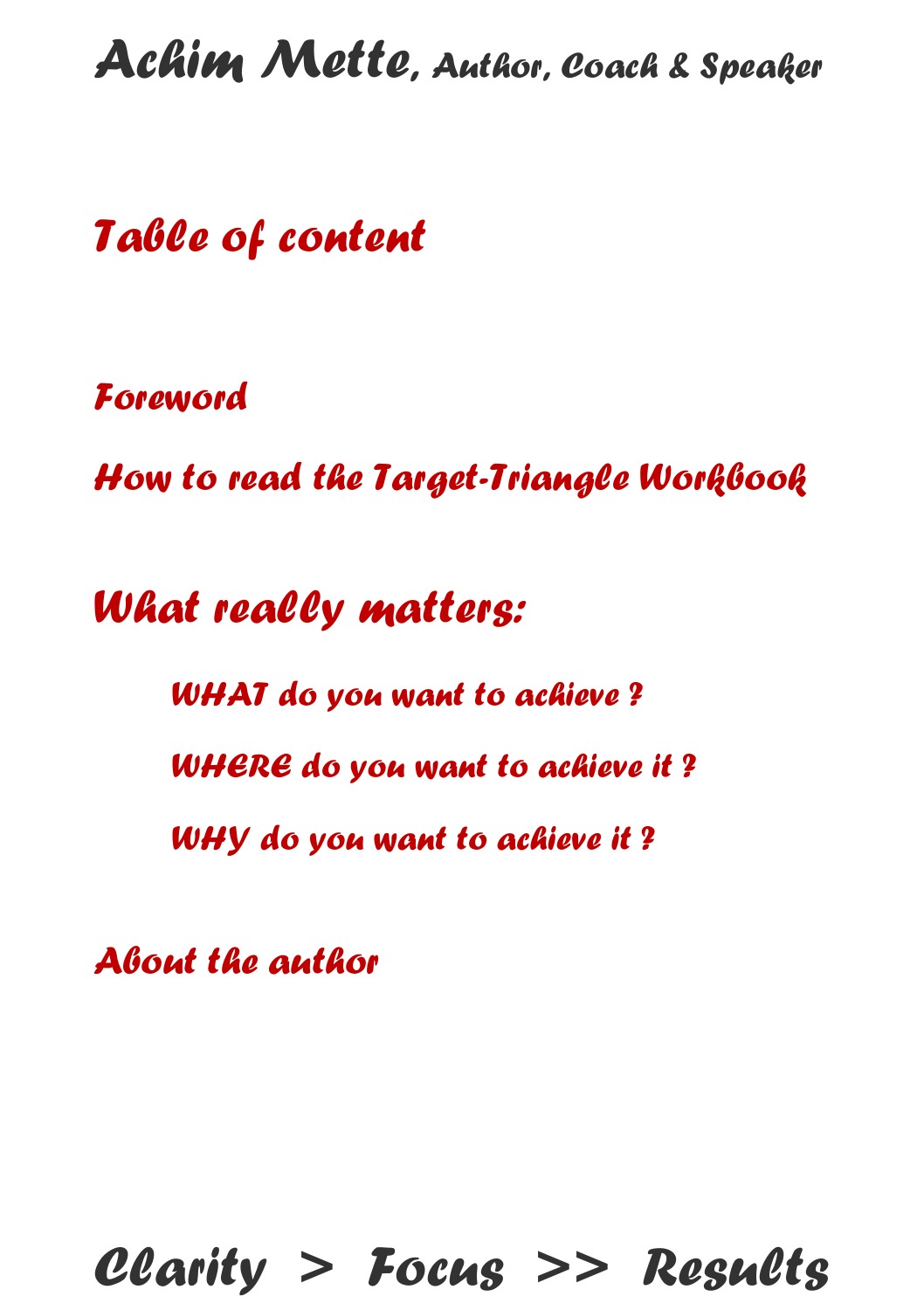#### <span id="page-3-0"></span>*Foreword*

**All new? Not really, but you will read this workbook a couple of times.** 

*Target-Triangle-Workbook* **is a somehow "heavy" name for this beauty, but it fits the purpose!** 

**This read is all about the pure experience and what works. Theoretically there are always some other ways. But goal-setting should work in YOUR life. So proven, basic needs should be considered first.** 

**Your wish counts, just adapt it to your circumstances.**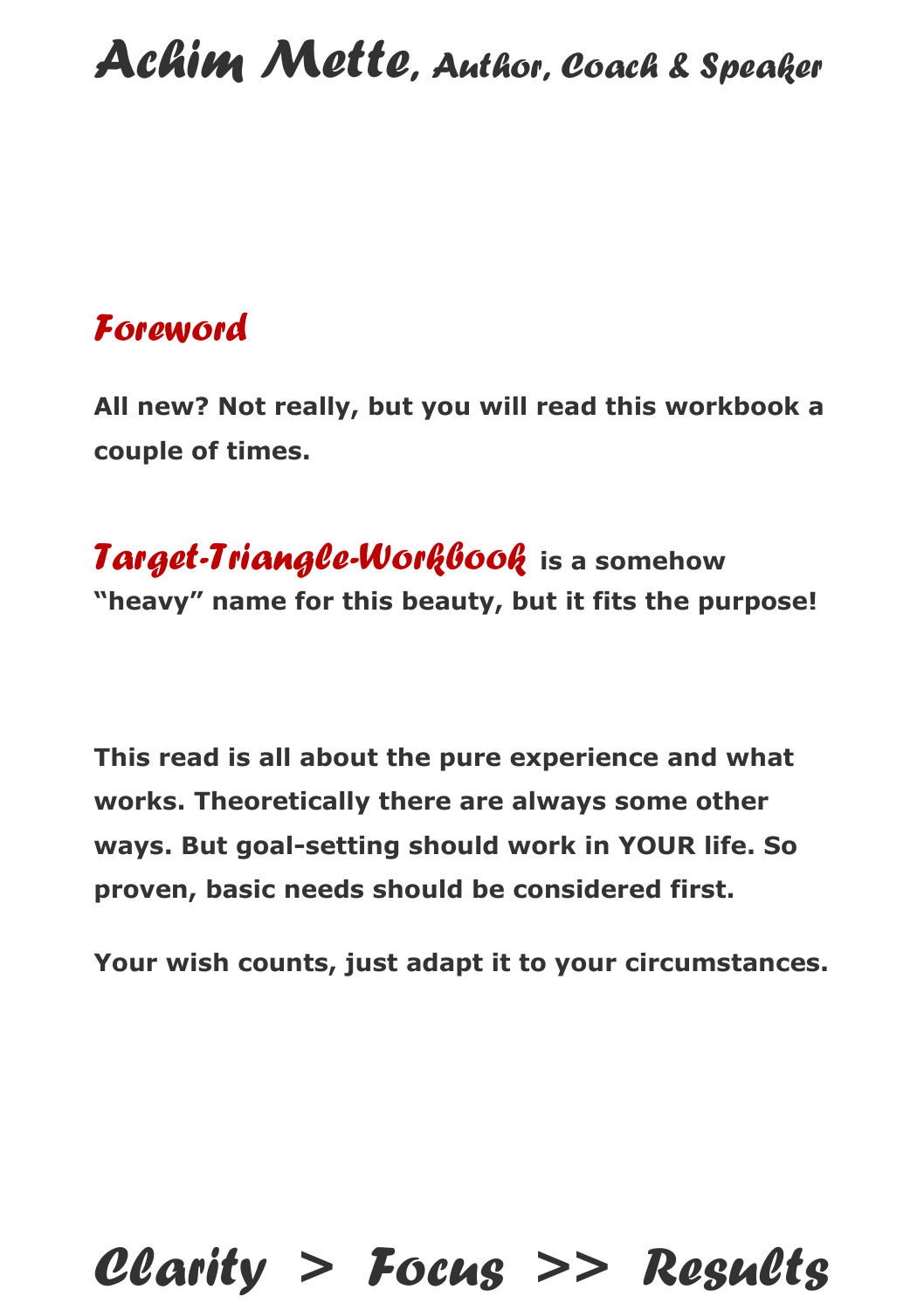### <span id="page-4-0"></span>*How to read the Target-Triangle Workbook*

**You can start with WHAT or WHERE or WHY; it just doesn´t matter. Reflect the input and crosscheck with your habits; that´s it. Changing doesn´t mean loosing; mostly just trying!** 

### *What you should not expect from the Target-Triangle Workbook*

**There are no short cuts, but speed lanes for the prepared, focused and willing mind.** 

*But it is worth it!*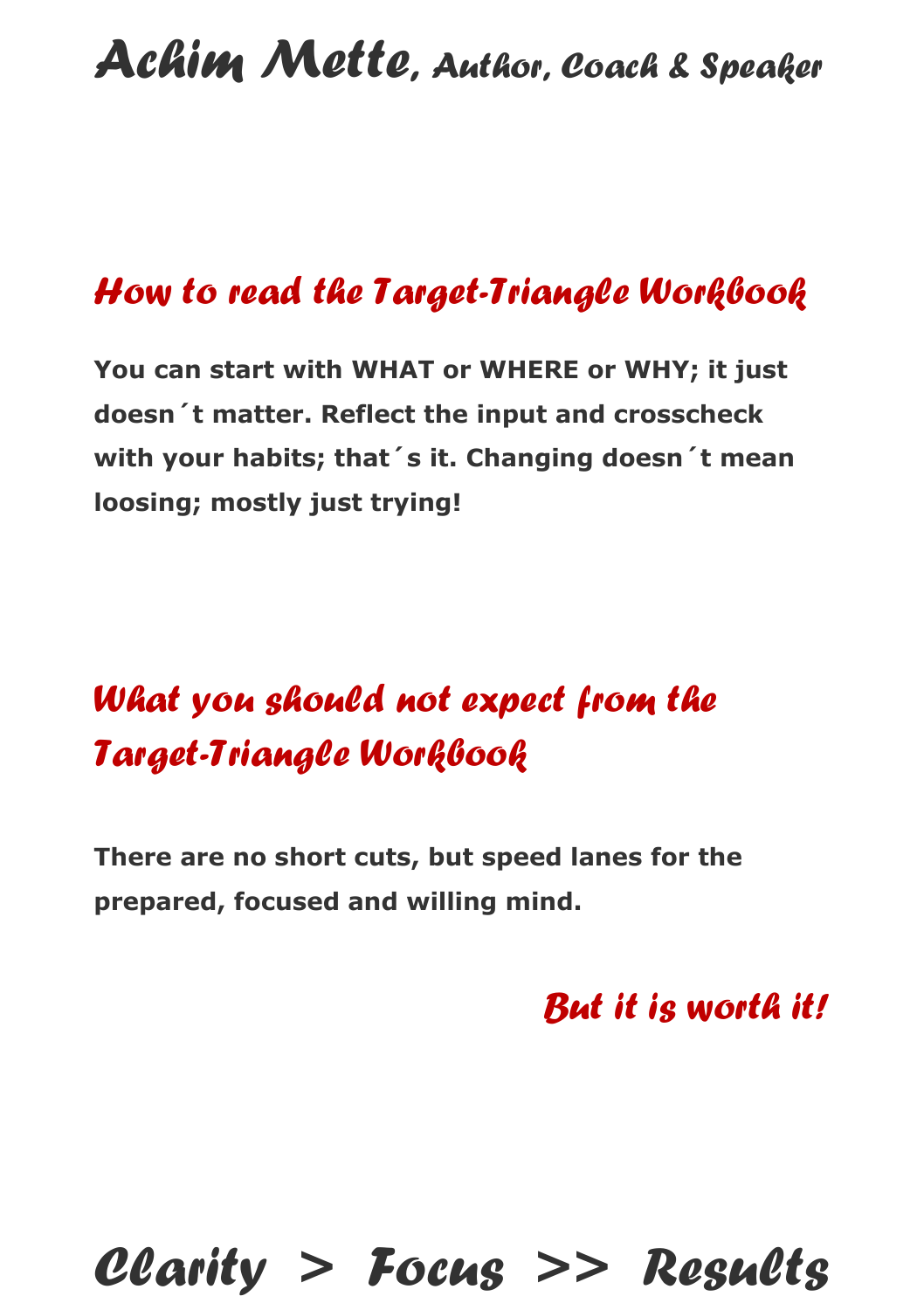## <span id="page-5-0"></span>*WHAT do you want to achieve ?*

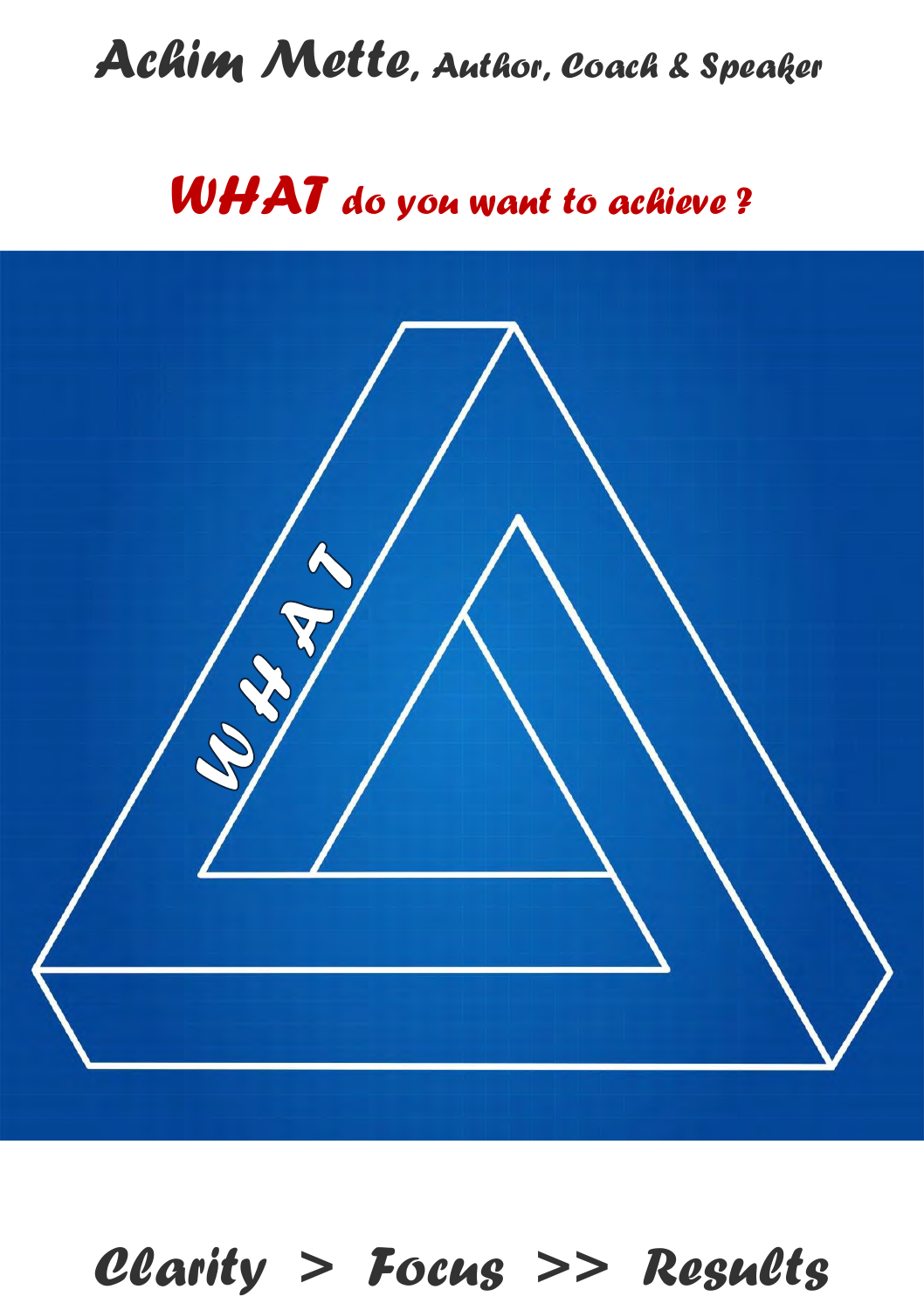**That´s the easiest of the difficult questions!** 

**In life, you are frequently asked to do something (aka WHAT). You even know the urge to ask back like "What exactly do you want me to do?".** 

**And that´s the point, you have to have clarity about. Be very specific!**

#### *Example 1*

**Your boss wants you to set up a meeting with your department this coming week.** 

**On what exact date, time and what is the content? If left with a choice on the above, decide to clarify (like Tuesday 10.00 – 11.30) and communicate it as soon as possible! Clear the content with your boss and everybody will** 

**know what to expect; they can even prepare it much better.**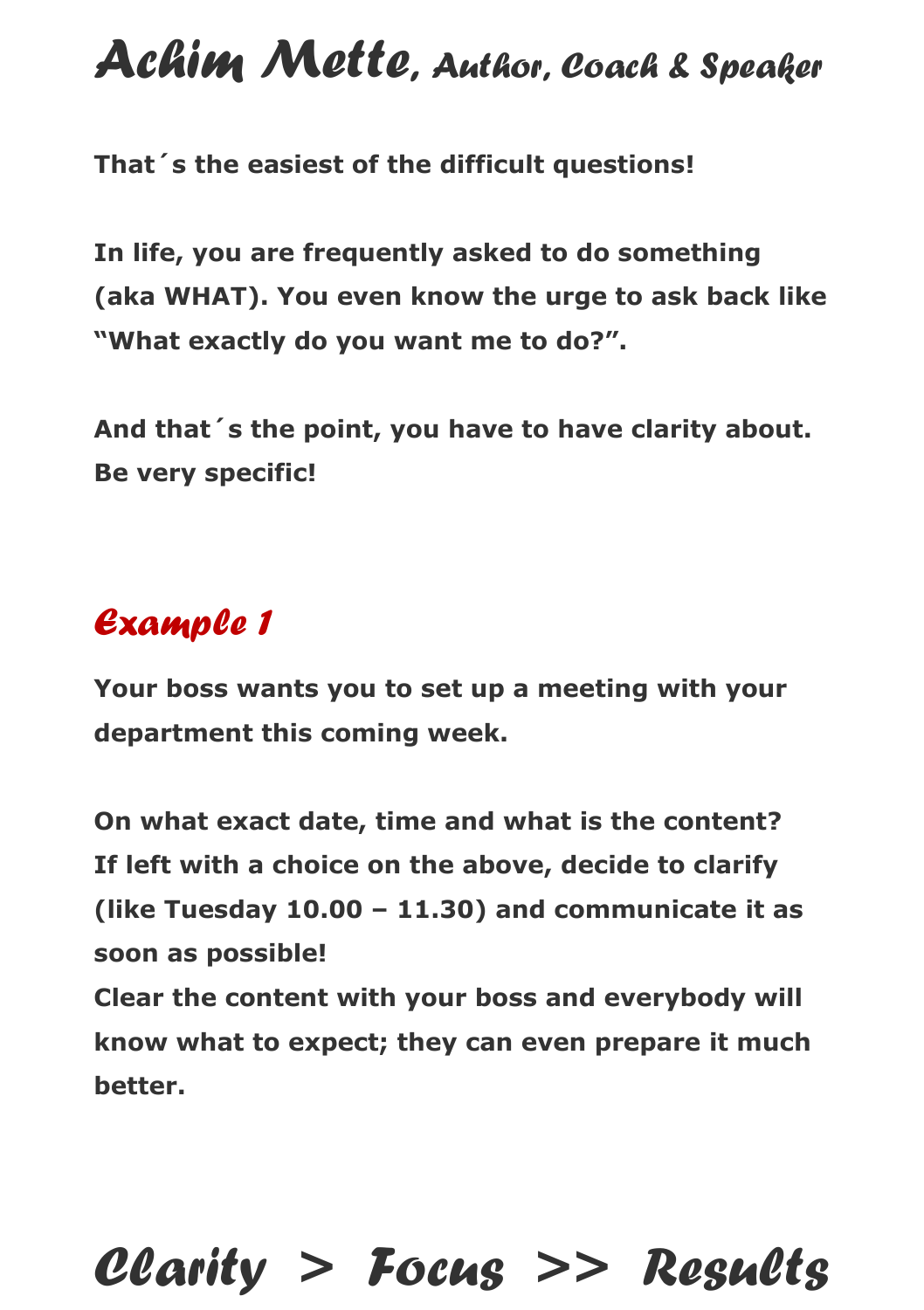#### *Example 2*

**You want to try a long-distance run?** 

**OK, which distance? 12, 20 or more miles. In a competition or just for fun?** 

**Workout, nutrition and timetables have to be adjusted, more specified on the distance.** 

**At what time of year? Your gear has to be chosen carefully. You get the point?**

#### *In general about the WHAT*

**You have to boil it down until reaching and knowing each necessary step. Because of all of the details, Time-Management & necessary preparations may be questionable, up to the point you focus your effort!**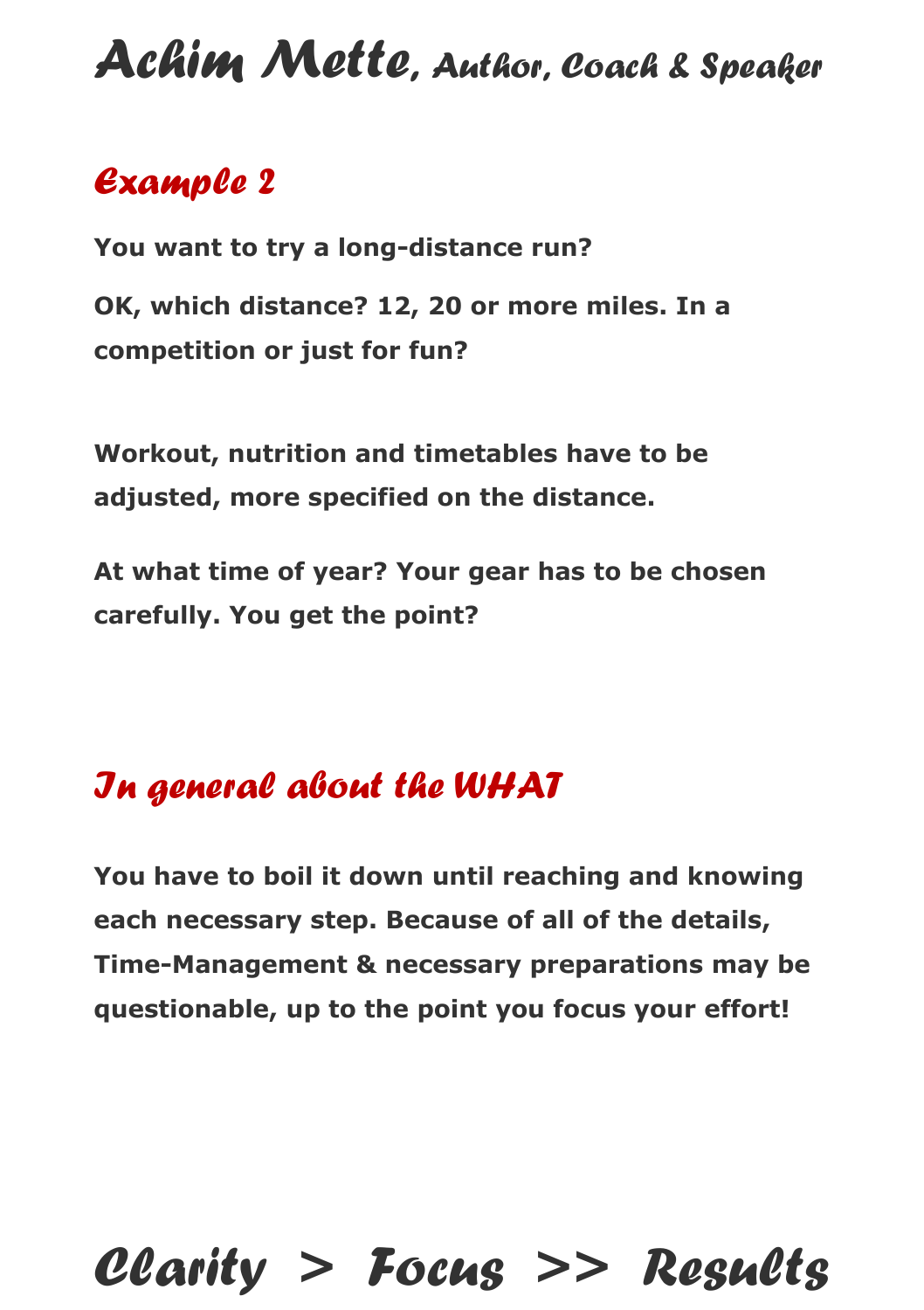### <span id="page-8-0"></span>*WHERE do you want to achieve it ?*

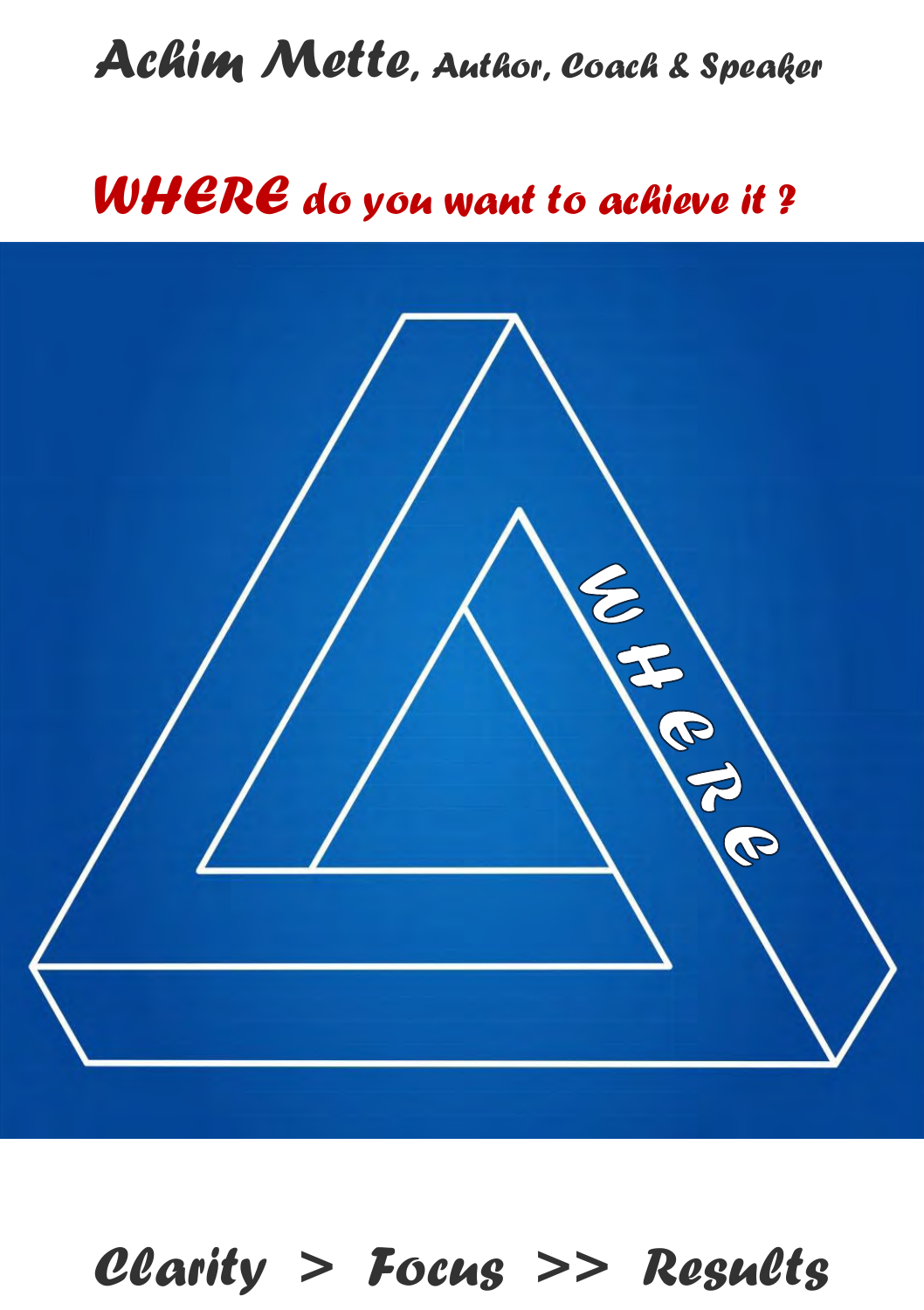**That´s the most forgotten question!** 

**You always need to know WHERE you want to achieve something.** 

**That´s the second point you have to have clarity about. Being very specific becomes your new trait!** 

#### *Example 1*

**You remember, your boss wanted you to set up a meeting with your department this coming week?** 

**Who has to attend; the whole department?** 

**Depending on the numbers, you probably need another location; the conference room only serves twelve people?!** 

**Another point to ask your boss; he won´t usually consider it.**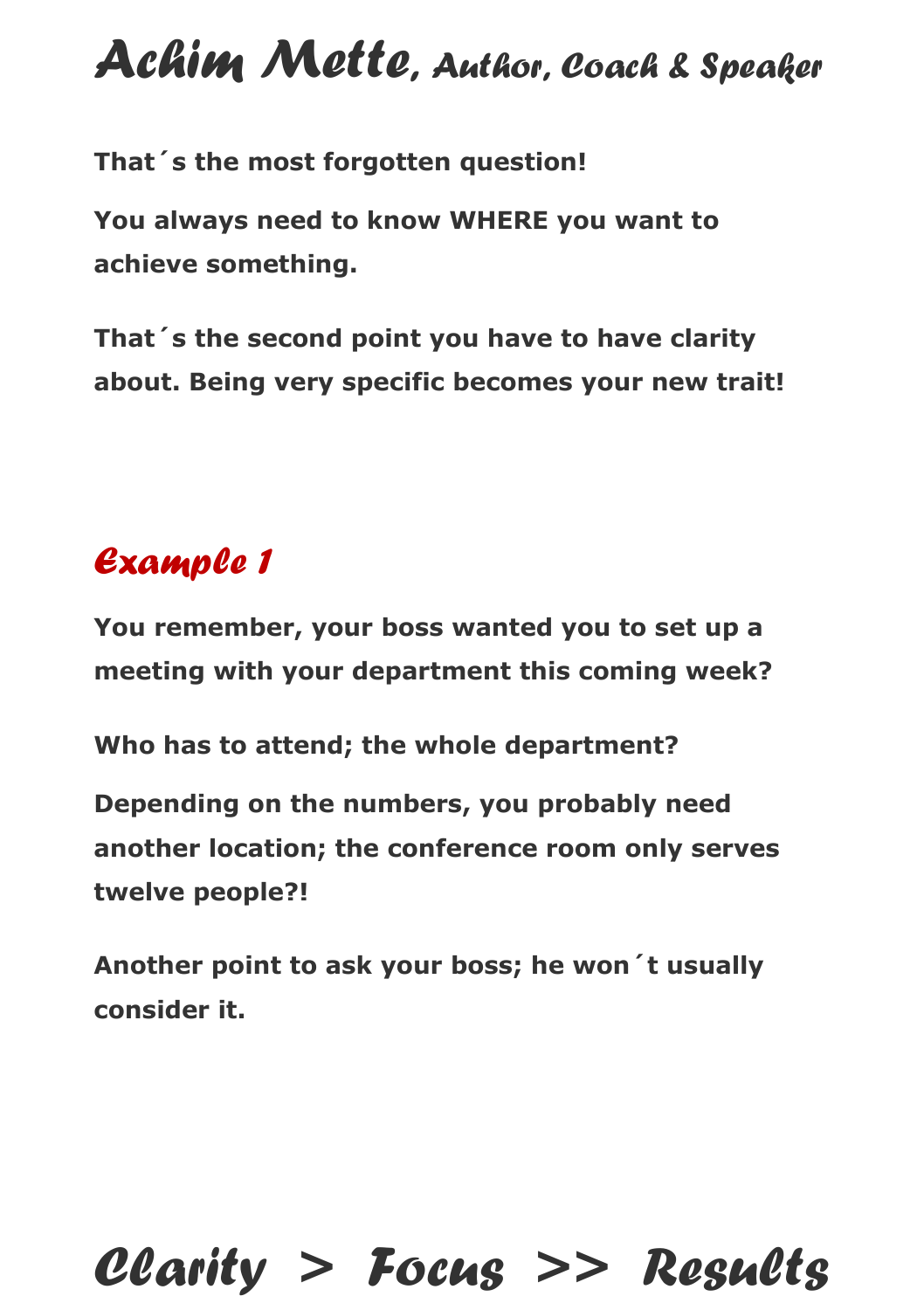#### *Example 2*

**And this long-distance run, you want to do?** 

**Distance is decided?** 

**Location, time-zone and travelplans have to be checked. It makes a difference to run in San Diego, CA or Berlin, Germany.** 

**Your gear has to be chosen for the climate. You get this point too?** 

#### *In general about the WHERE*

**Because of the details, success or failure, both wait to happen. Ask a runner what he expects and how the prep is changing. Focus on the details; sometimes, if neglected, they can or will kill you succeeding!**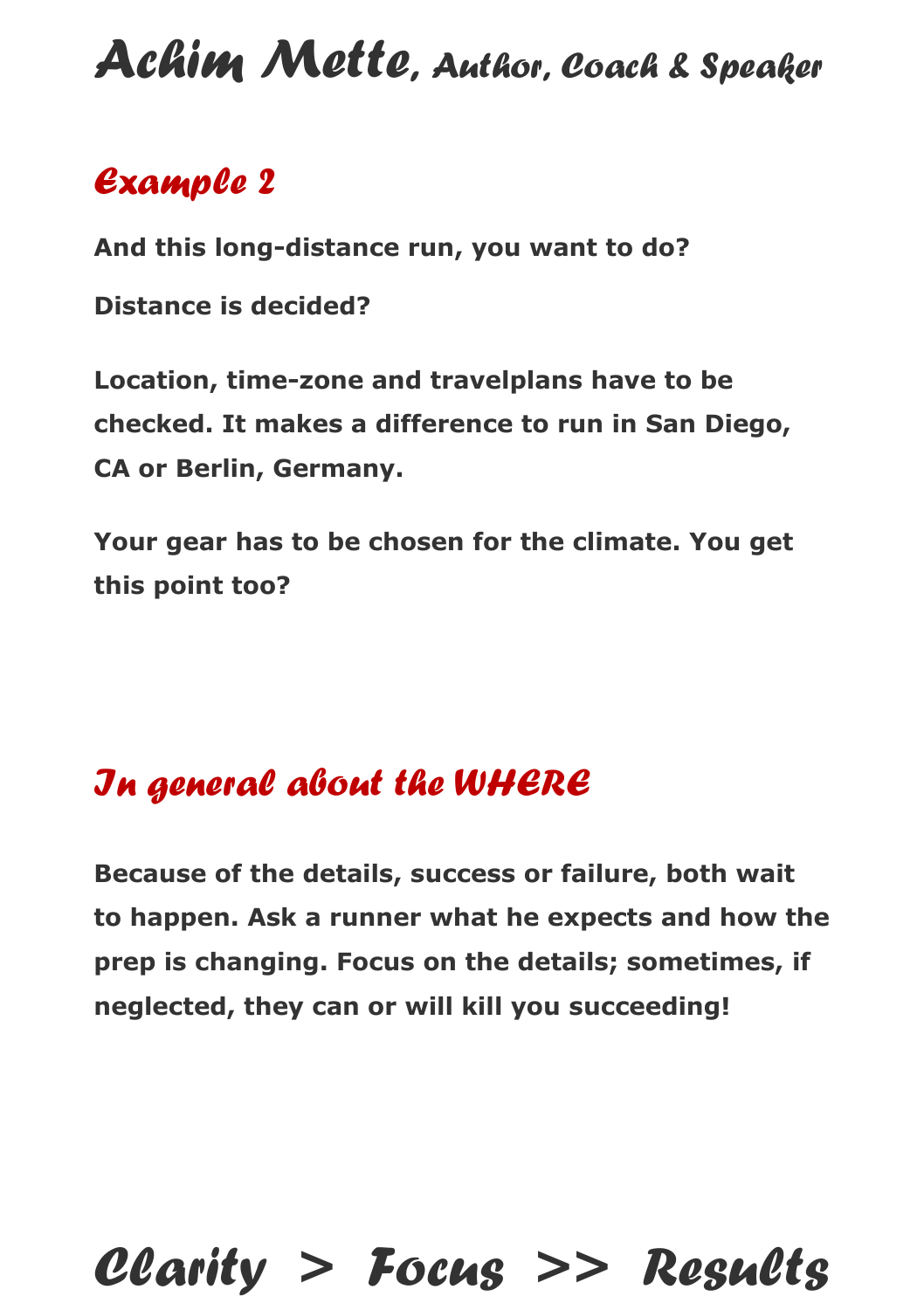### <span id="page-11-0"></span>*WHY do you want to achieve it ?*

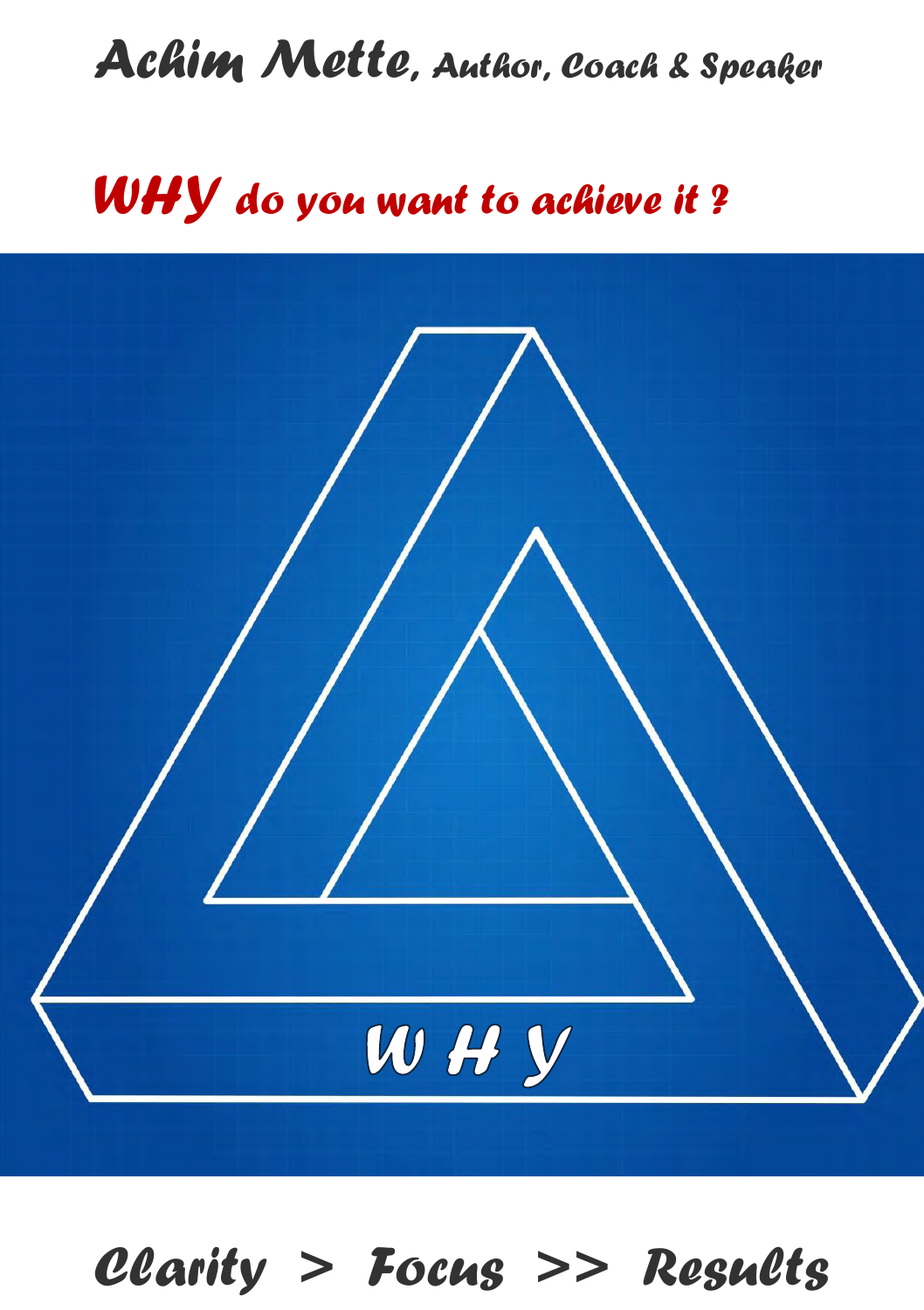**In short: this is your fuel!** 

**What-ever and Where-ever you want to go, you should know your WHY. It is even a MUST-HAVE.** 

**In business, good leadership provides you with the WHY of a task; not only with the "need to know information" to get started. One reason can be, to apply a different set of tools because you know the desired outcome all along.** 

**Depending on the goal, there are a great number of reasons and it becomes even more intense while talking about personal aims.** 

#### *Example 1*

**Your company sells a product, a long time, with success. The numbers of sales are in the green and the revenue rocks.** 

**Now your CEO wants you to run an ads-campaign to support the brand.** 

| <b>WHY?</b> | a) to increase | <b>Sales</b>     |
|-------------|----------------|------------------|
|             | b) to increase | <b>Awareness</b> |
|             | c) to support  | <b>Hiring</b>    |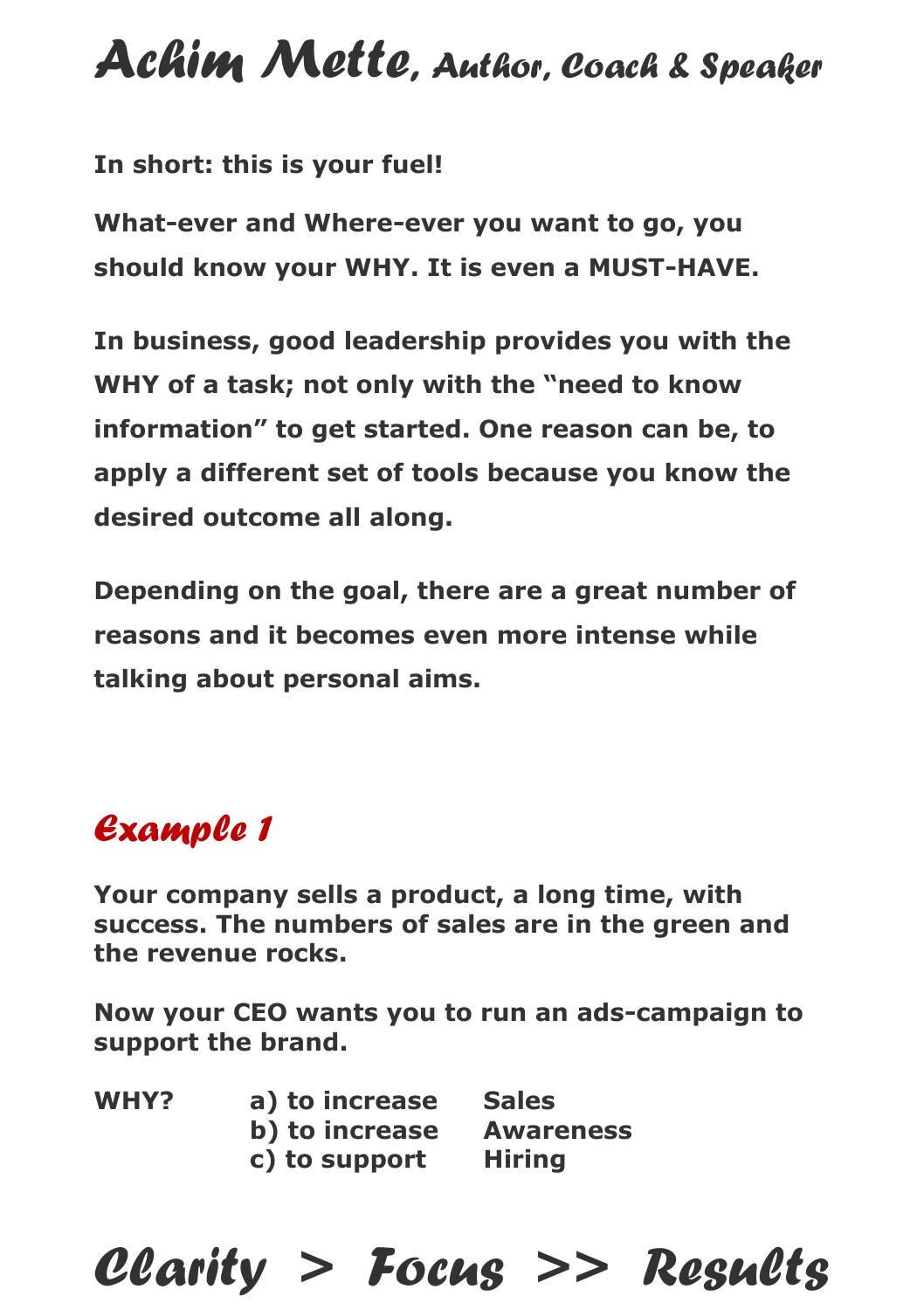**I think it is clear to you, that you have to know the WHY otherwise it, most likely, won´t become a successful campaign.** 

#### *Example 2*

**You want to loose weight?** 

- **WHY a) just to feel better and more agile** 
	- **b) to prepare for a hiking trip**
	- **c) doctors told you to, due to implications with your spinal column**

**All valid reasons, but in need of totally different approaches!** 

### *In general about the WHY*

**Let´s take it a step further. It all influences your WHAT & WHERE and vice versa too!**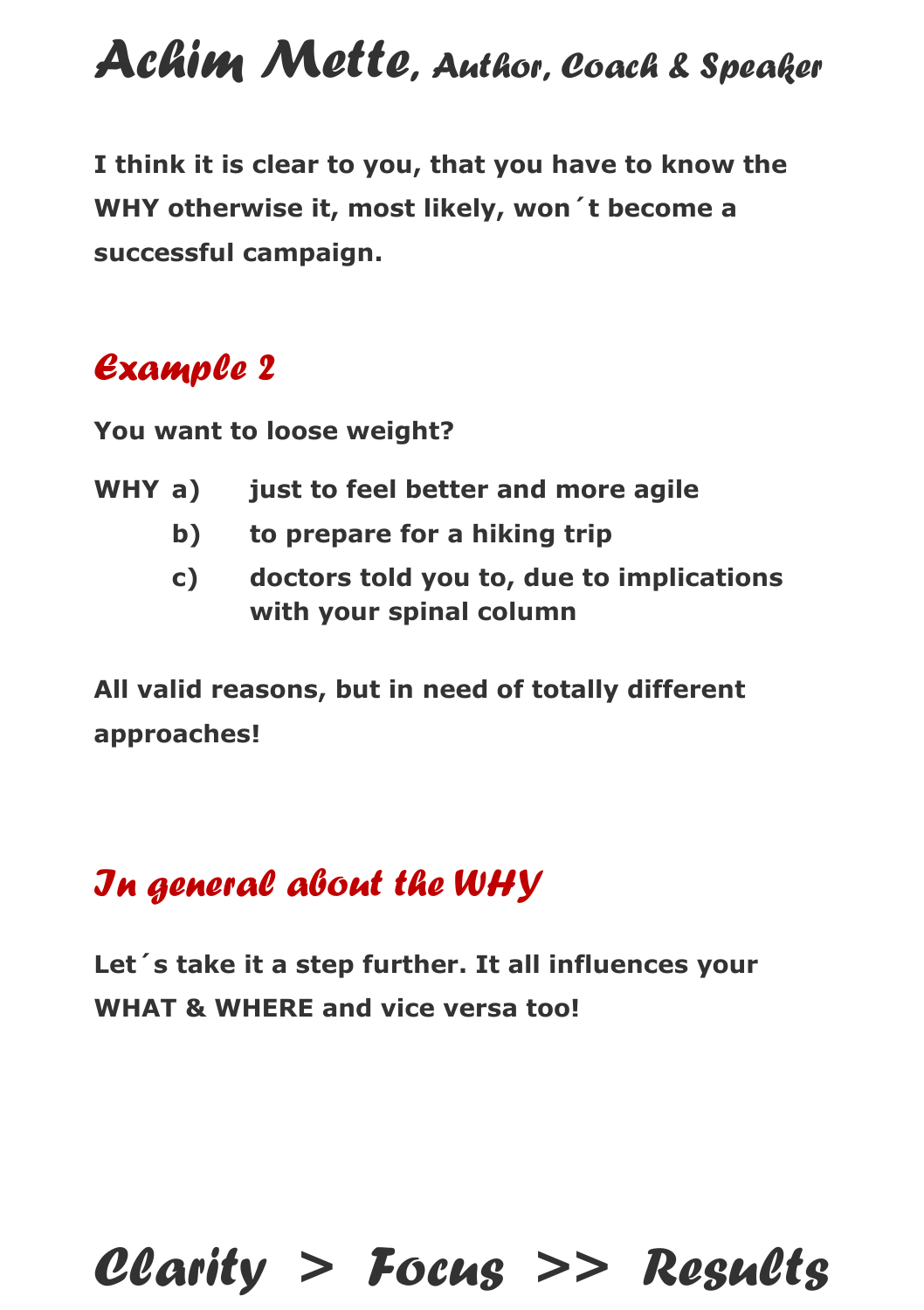**Be careful with considering your personal WHY; you have to live with it and it will define your willingness to pay the price.** 

#### *What price ?*

**You always have to pay, probably not in a currency you have in your account. Mostly you pay in turns of time, relations, necessities and sacrifice.** 

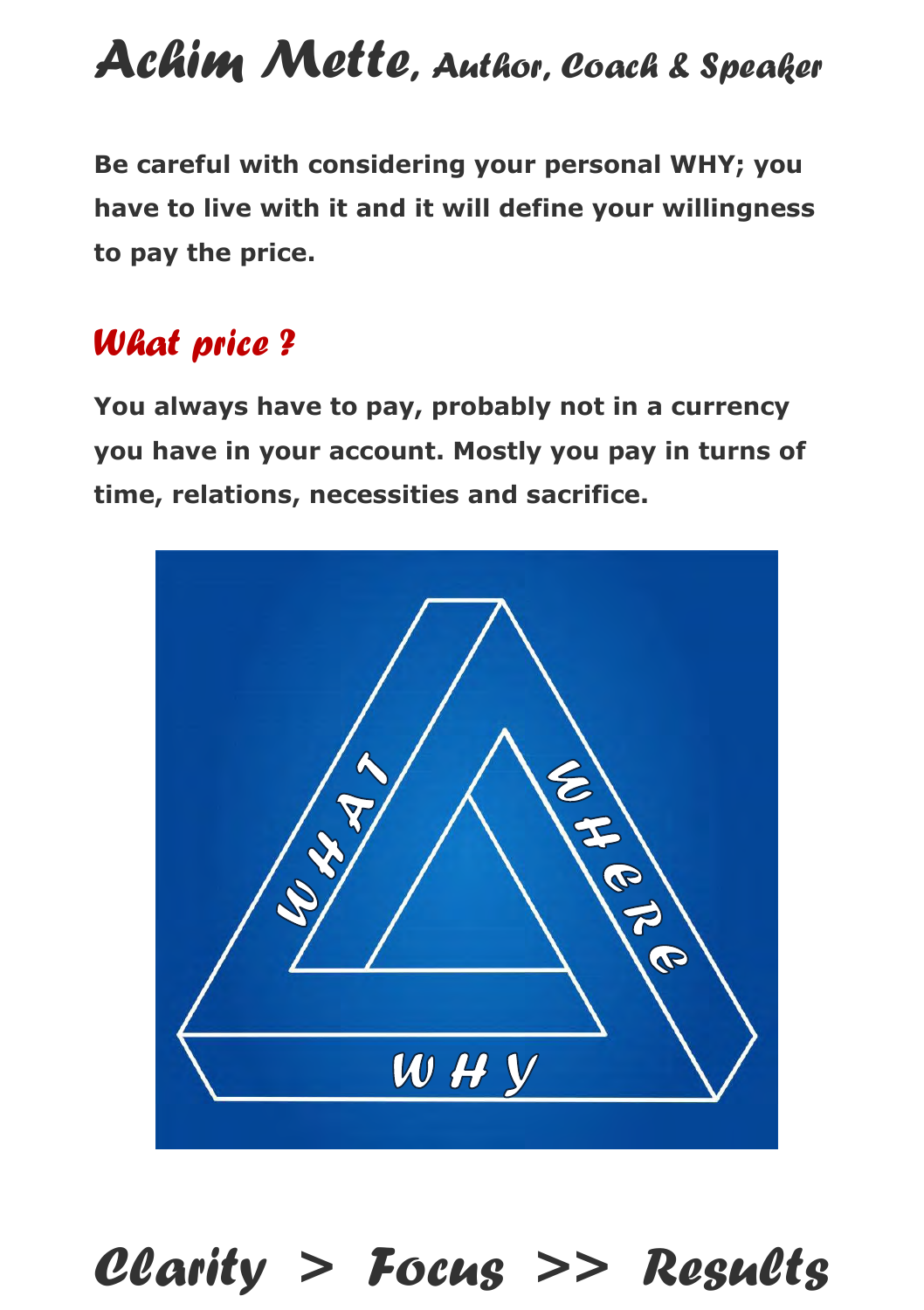#### **Hopefully this workbook helps you adjusting your approach, when it is time to define your goals!**

#### **On that matter I want you to consider my ebook**



In this guide, you find twenty outstanding, efficient mindsets that will excel your way in life. After each, the author states a question for you to deal with.

Answer it honestly and you will change your perception about a lot of your personal views.

Get on your way with this easy to implement mindsets of top performers. Yes, it might be tough in the beginning but a fulfilled life is the reward. Surely you owe it to yourself, family and community!

Are you looking for the easy way to become a top performer in life? OK, this is not the book you are looking for!

Reading about mindsets isn´t just enough.

The approach matters!

**[Your choice](http://www.commonmindsets.com/)**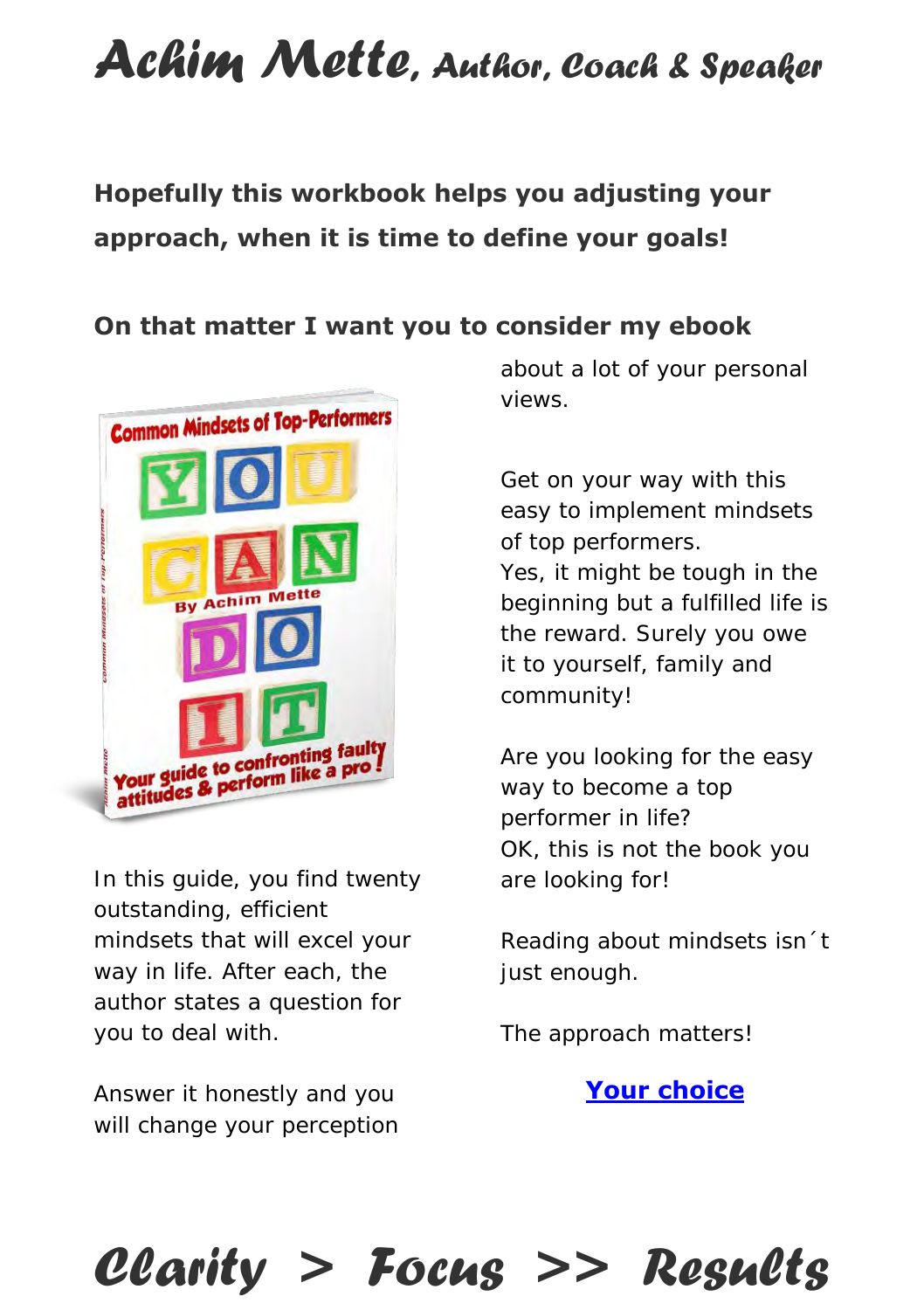#### <span id="page-16-0"></span>*About the author:*

**Achim Mette, born 1963, two children, divorced** 

**Targeting-Expert and Communication Coach** 

**Yes, that´s me, both times!** 



**Both times I had different kinds of fun!**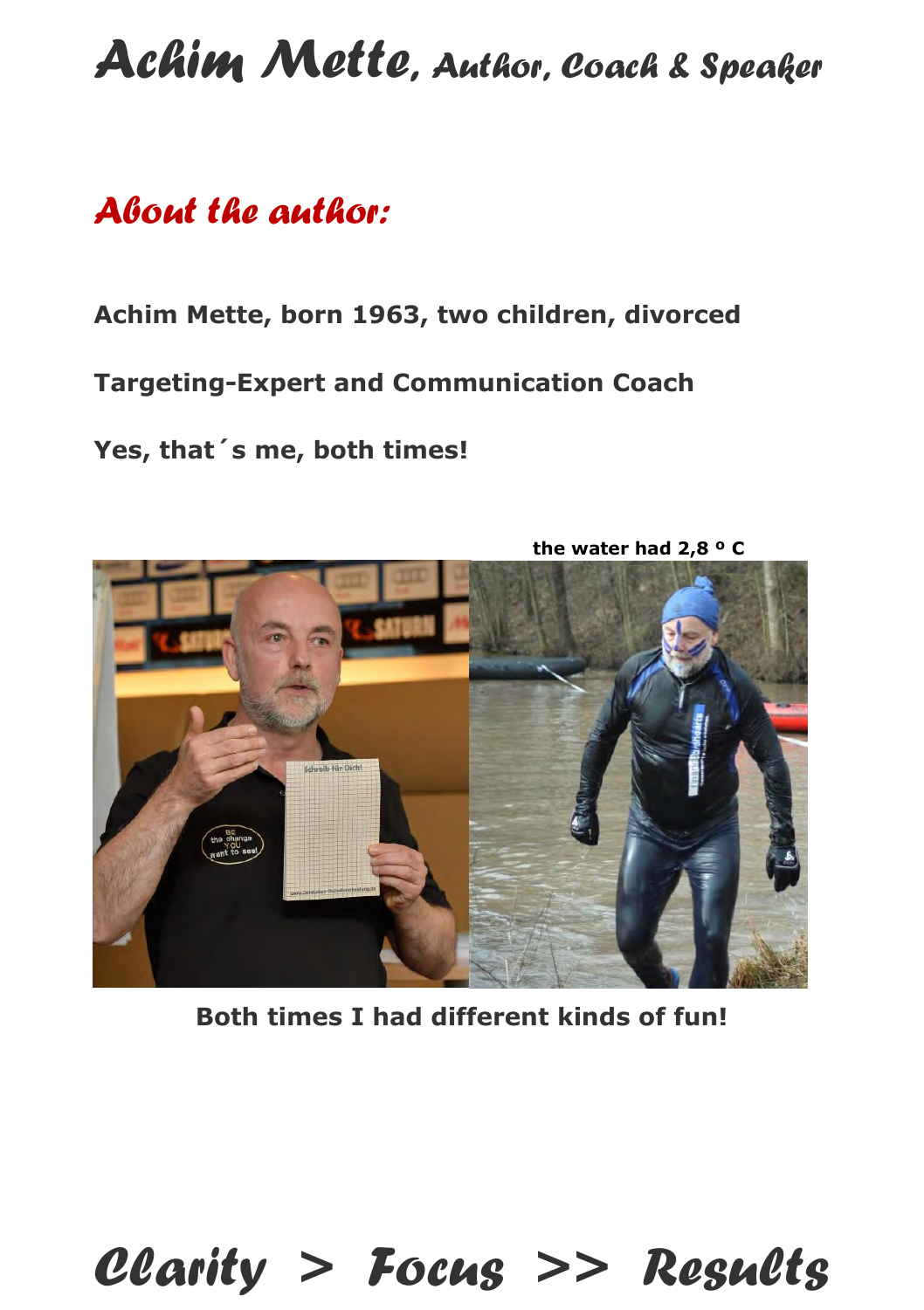**Profession/vocation – 1983 until today** 

**As a goals and communications coach, Achim works with people or groups that are willing to change.** 

**Achim is one of a few practical, experienced coaches in the field development of mental skills for hardcore situations, whether for exercise or conflicts in life. Through individual empathy and expertise based on, among other things, participation in such events, he can transfer these skills to professional and private fields.** 

**Through Achim's experiences with crossing the Alps on foot, running multiple marathons and ultra-races, or the successful completion of the Kokoro Camp by NavySeals.com, he helps individuals, teams as well as groups to implement the** 

"Where the mind leads, the body follows." **lifestyle.**